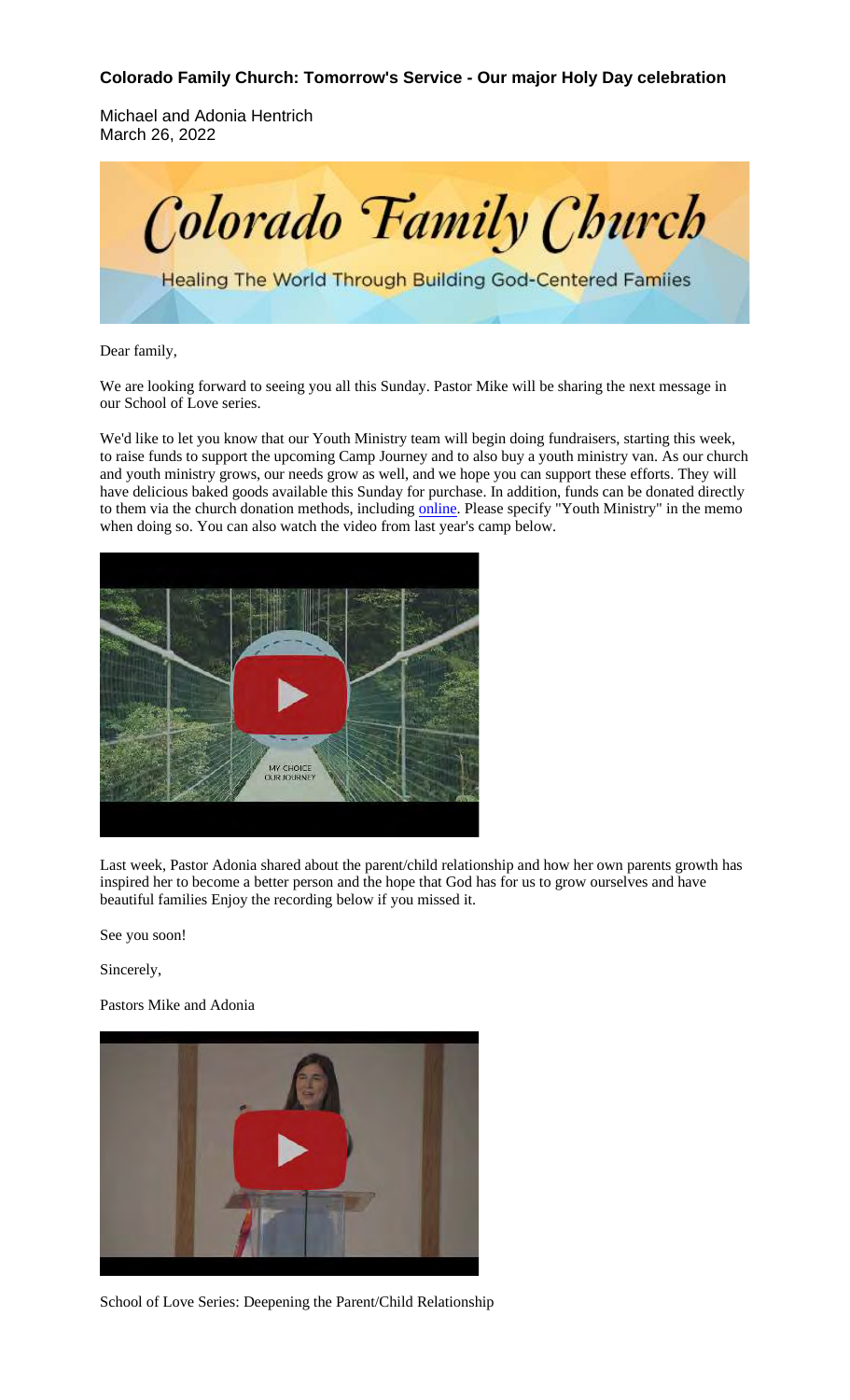## **This Week's Announcements**



We are expecting beautiful weather tomorrow, and our outdoors ministry organizer, Roger, is leading a hike this Sunday after church. The hike will be through some of the major rock formations at Red Rocks. They will leave from the church parking lot at 12:30. No flip flops or sandals please.



Marjorie Buessing's Strings of the Heart meeting will be next Sunday, April 3rd. Please join us with your knitting, crocheting, or general interest to learn more about Strings of the Heart.



This year's major Holy Day celebration will be on Sunday, April 17. We are still solidifying our plans, but please plan to stay after service. We will have a nice Korean dinner, and lots of quality fun and uplifting sharing. Please especially plan to share some kind of performance at our talent show, and we will have an art contest with the theme of "Healing and Reconciliation". There will be prizes as always.



Deepen your faith. Broaden your understanding. Build your confidence to talk to others. Find out how The Divine Principle and the Bible relate with each other.

Join every Sunday night on Zoom for DP Bible Study with Dr. Michael Hentrich, 7 to 8 pm MDT/6 to 7 pm PDT. Get more details on Facebook at "Zoom DP Bible Study" or join using the zoom link. 787199 is the passcode if needed.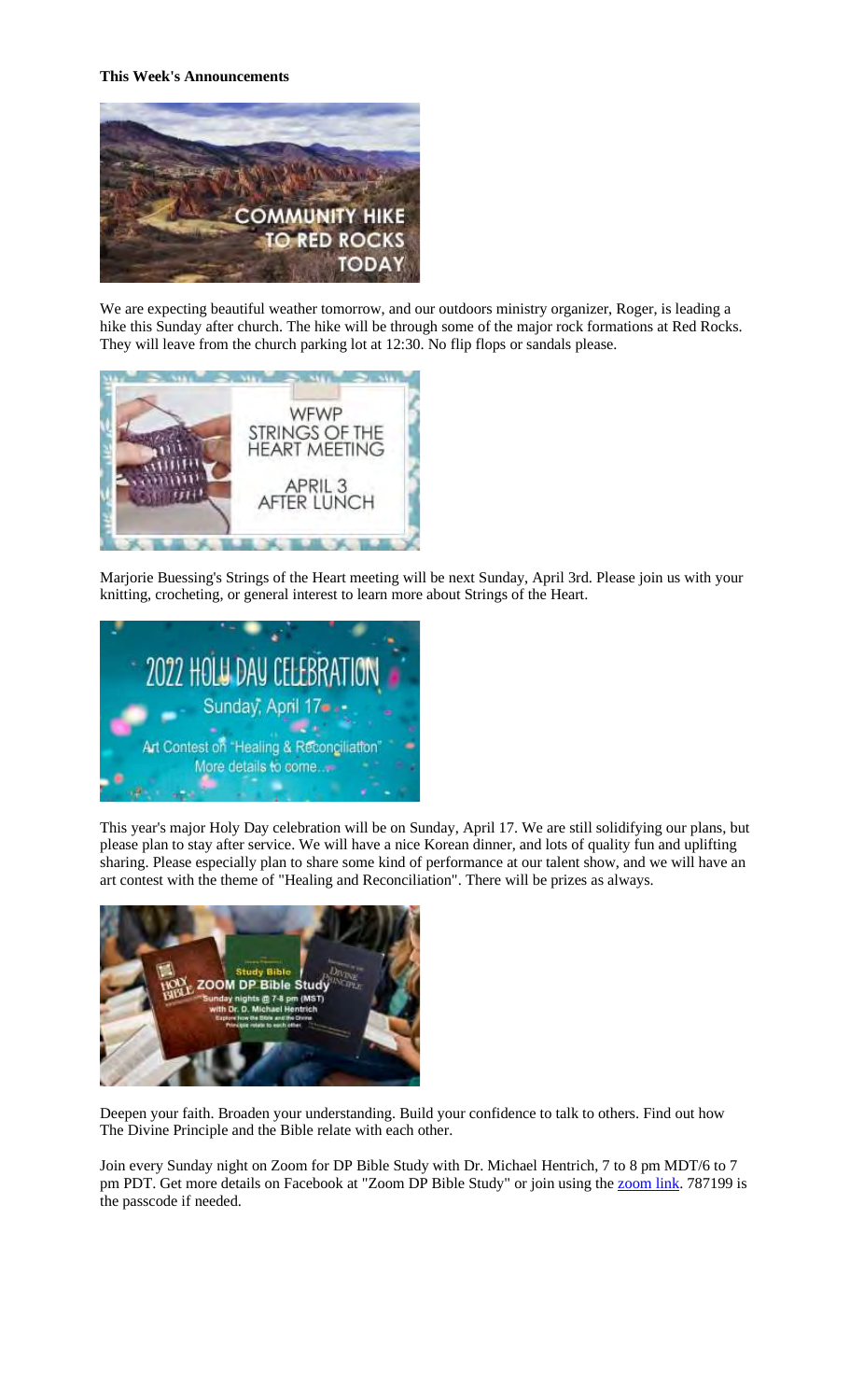| Purpose of Donation * |       |       |              |  |
|-----------------------|-------|-------|--------------|--|
| <b>Tithing</b>        |       |       |              |  |
|                       |       |       |              |  |
| Amount *              |       |       |              |  |
| \$120                 | \$210 | \$400 | <b>Other</b> |  |

Recurring \*

- One Time
- C Monthly
- Yearly

Add 3% to my donation to cover credit card fees.  $\bullet$ 

| <b>Total</b> |  |  |  |
|--------------|--|--|--|
| \$0.00       |  |  |  |
|              |  |  |  |

## Billing Information

| Name *                                                            |                        |
|-------------------------------------------------------------------|------------------------|
| First                                                             | 圕                      |
| Last                                                              |                        |
| Card Number *                                                     |                        |
| <b>Card Number</b>                                                |                        |
| <b>AMERICAN</b><br>EXPRESS<br><b>VISA</b> Madeic<br>DISCOVER      |                        |
| Expiration Date *                                                 |                        |
| Month<br>$\overline{\phantom{a}}$<br>Year<br>∼∥<br>$\mathrm{CVV}$ |                        |
| Address *                                                         |                        |
| <b>Street Address</b>                                             |                        |
| City, State and ZIP Code *                                        |                        |
| City                                                              |                        |
| <b>State</b>                                                      | $\left  \cdot \right $ |
| ZIP Code                                                          |                        |
| Email *                                                           |                        |
| <b>Email Address</b>                                              |                        |
| Phone Number *                                                    |                        |
|                                                                   |                        |
|                                                                   |                        |